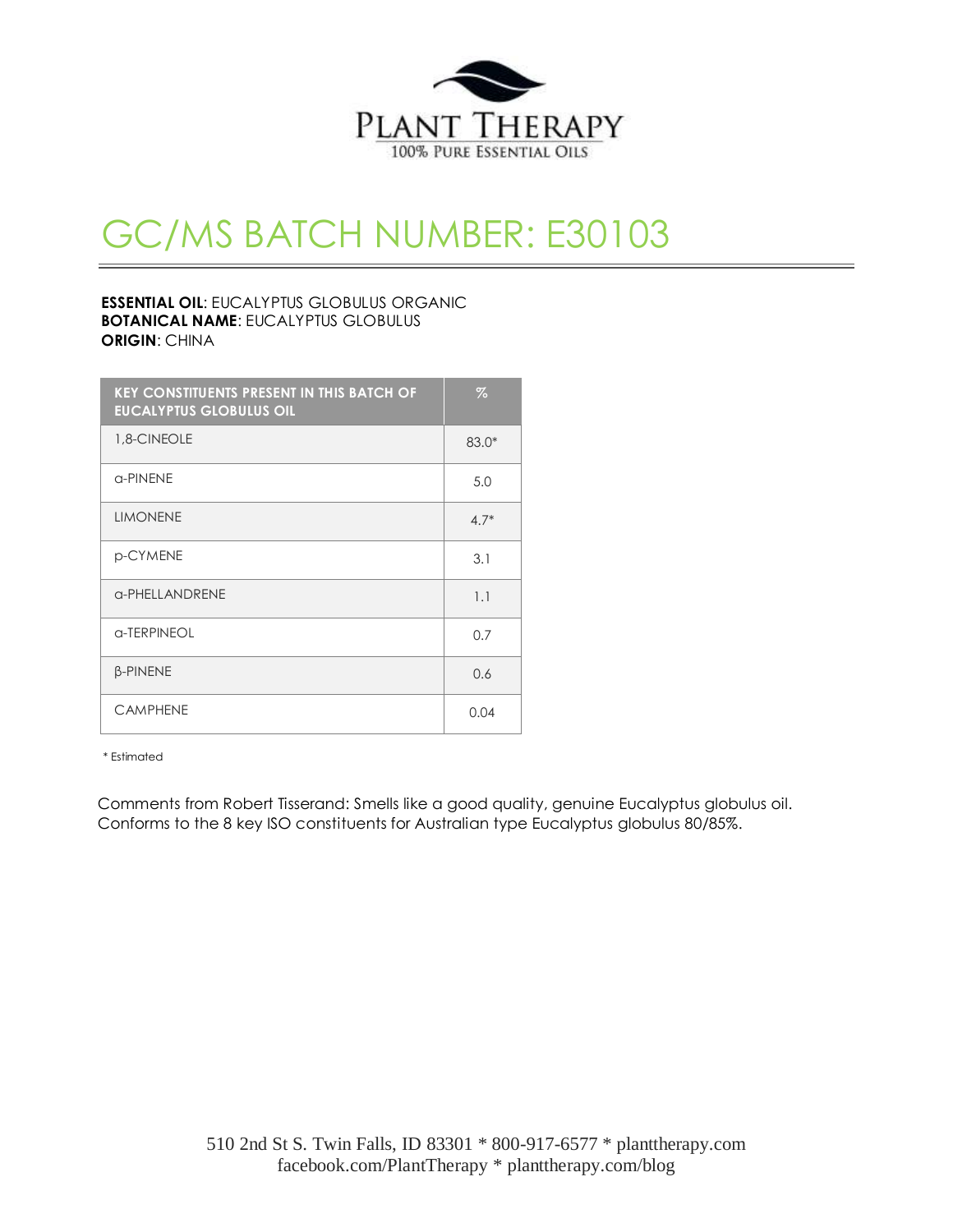Plus que des analsses... des conseils

**Date :** May 18, 2016

*SAMPLE IDENTIFICATION*

**Internal code :** 16E02-PTH1-1-SM **Customer identification :** Eucalyptus globulus organic - China - E3010362 **Type :** Essential oil **Source :** *Eucalyptus globulus* **Customer :** Plant Therapy

*ANALYSIS*

**Method :** PC-PA-001-15E06, "Analysis of the composition of a liquid essential oil by GC-FID" (in French). **Analyst :** Sylvain Mercier, M. Sc., chimiste **Analysis date :** 2016-05-18

Checked and approved by :

Alexis St-Gelais, M. Sc., chimiste 2013-174

*Note: This report may not be published, including online, without the written consent from Laboratoire PhytoChemia.*

*This report is digitally signed, it is only considered valid if the digital signature is intact.*

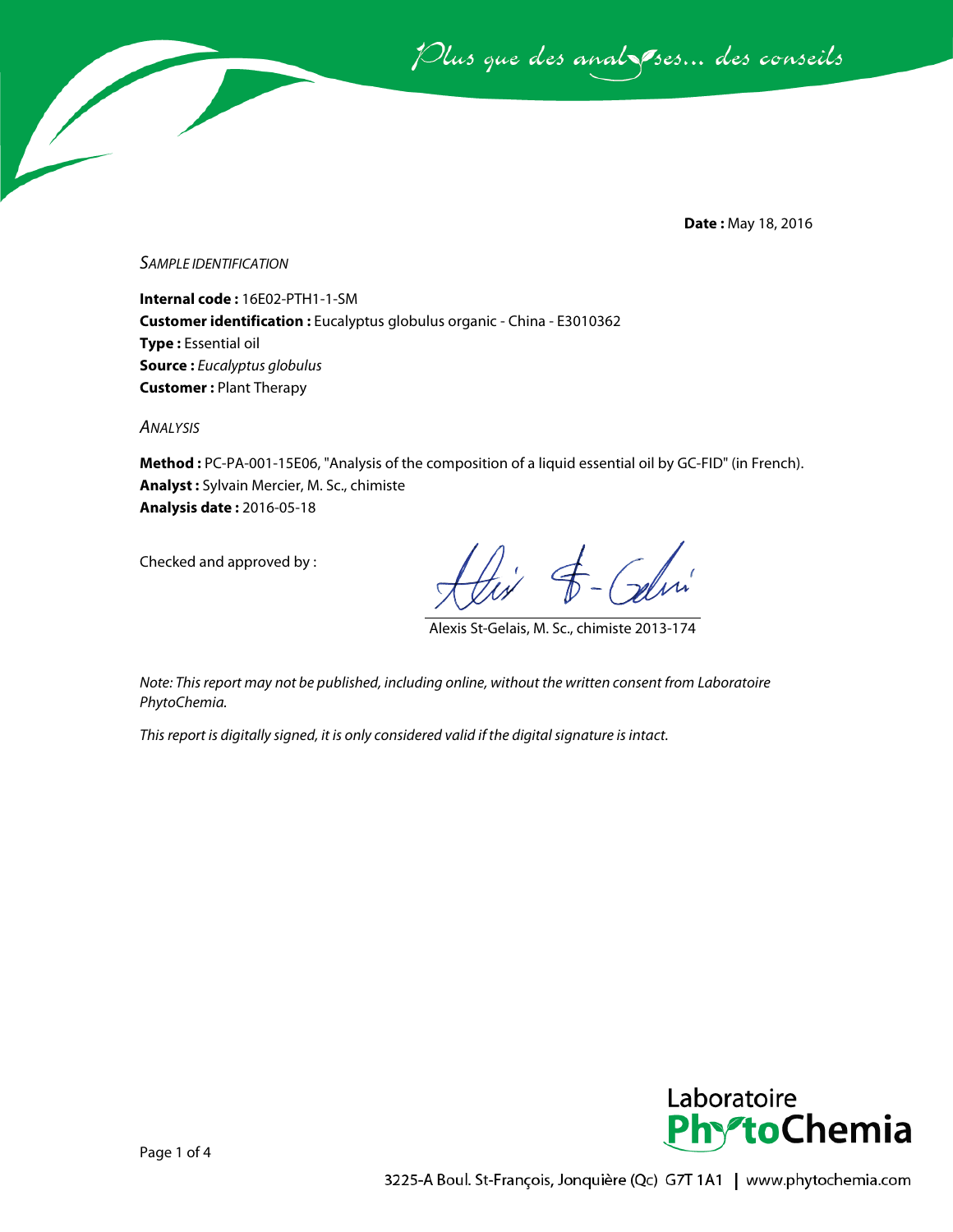#### *IDENTIFIED COMPOUNDS*

| <b>Identification</b>    | <b>Column: BP5</b> |      |         | <b>Column: WAX</b> |      |         |                        |
|--------------------------|--------------------|------|---------|--------------------|------|---------|------------------------|
|                          | R.T.               | R.I. | $\%$    | $\%$               | R.I. | R.T.    | <b>Molecular Class</b> |
| Hashishene               | 3.13               | 916  | 0.01    | 4.89               | 956  | $0.93*$ | Monoterpene            |
| a-Thujene                | 3.23               | 922  | 0.03    | [4.89]             | 956  | $0.93*$ | Monoterpene            |
| a-Pinene                 | 3.34               | 929  | 5.03    | [4.89]             | 956  | $0.93*$ | Monoterpene            |
| α-Fenchene               | 3.60               | 944  | 0.01    | 0.01               | 1001 | 1.11    | Monoterpene            |
| Camphene                 | 3.62               | 945  | 0.04    | 0.03               | 1008 | 1.16    | Monoterpene            |
| β-Pinene                 | 4.10               | 975  | 0.58    | 0.54               | 1046 | 1.46    | Monoterpene            |
| Myrcene                  | 4.38               | 992  | 0.98    | 1.14               | 1121 | 2.11    | Monoterpene            |
| a-Phellandrene           | 4.65               | 1007 | 1.09    | 0.81               | 1116 | 2.05    | Monoterpene            |
| a-Terpinene              | 4.84               | 1018 | 0.18    | 0.16               | 1128 | 2.20    | Monoterpene            |
| para-Cymene              | $5.24*$            | 1040 | 90.20   | 3.10               | 1217 | 3.24    | Monoterpene            |
| Limonene                 | $5.24*$            | 1040 | [90.20] | 87.67              | 1165 | $2.62*$ | Monoterpene            |
| 1,8-Cineole              | $5.24*$            | 1040 | [90.20] | [87.67]            | 1165 | $2.62*$ | Monoterp. ether        |
| $cis$ - $\beta$ -Ocimene | 5.26               | 1041 | 0.05    | 0.07               | 1193 | 2.95    | Monoterpene            |
| γ-Terpinene              | 5.61               | 1061 | 0.46    | 0.47               | 1197 | 3.00    | Monoterpene            |
| Linalool                 | 6.52               | 1108 | 0.05    | 0.04               | 1502 | 7.74    | Monoterp. alcohol      |
| trans-Pinocarveol        | 7.39               | 1140 | 0.07    | 0.06               | 1573 | 9.75    | Monoterp. alcohol      |
| Terpinen-4-ol            | 8.54               | 1183 | 0.31    | 0.28               | 1535 | 8.60    | Monoterp. alcohol      |
| a-Terpineol              | 9.14               | 1205 | 0.67    | 0.65               | 1631 | 11.73   | Monoterp. alcohol      |
| <b>Total identified</b>  |                    |      |         | 99.76% 99.92%      |      |         |                        |

\*: Two or more compounds are coeluting on this column

[xx]: Duplicate percentage due to coelutions, not taken account in the identified total

Note: no correction factor was applied

# *OTHER DATA*

**Physical aspect : Clear liquid Refractive index :** 1.4603 ± 0.0003 (20 °C)

## *CONCLUSION*

No adulterant, contaminant or diluent were detected using this method.



Plus que des analzes... des conseils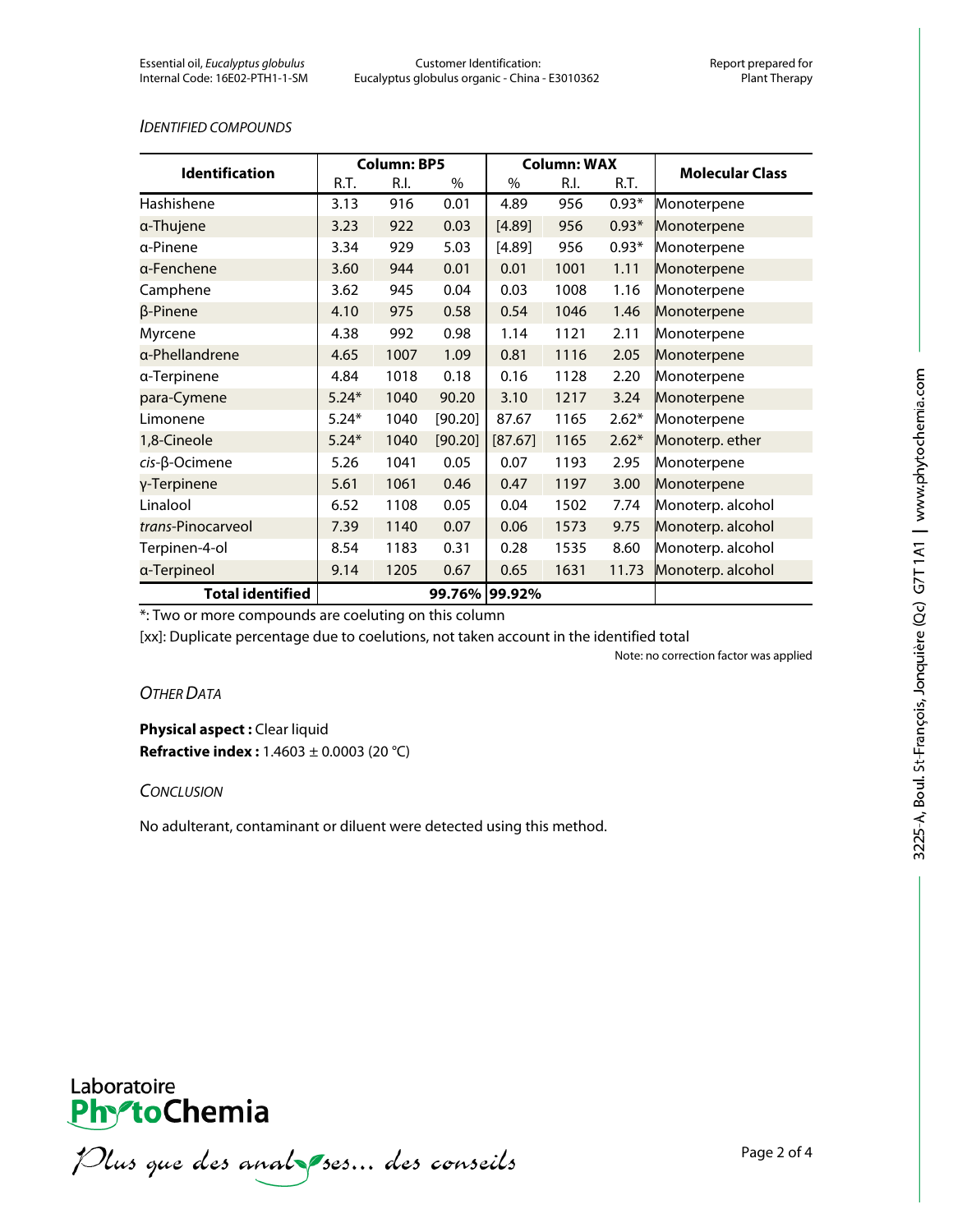

Plus que des analzes... des conseils

3225-A, Boul. St-François, Jonquière (Qc) G7T1A1 | www.phytochemia.com